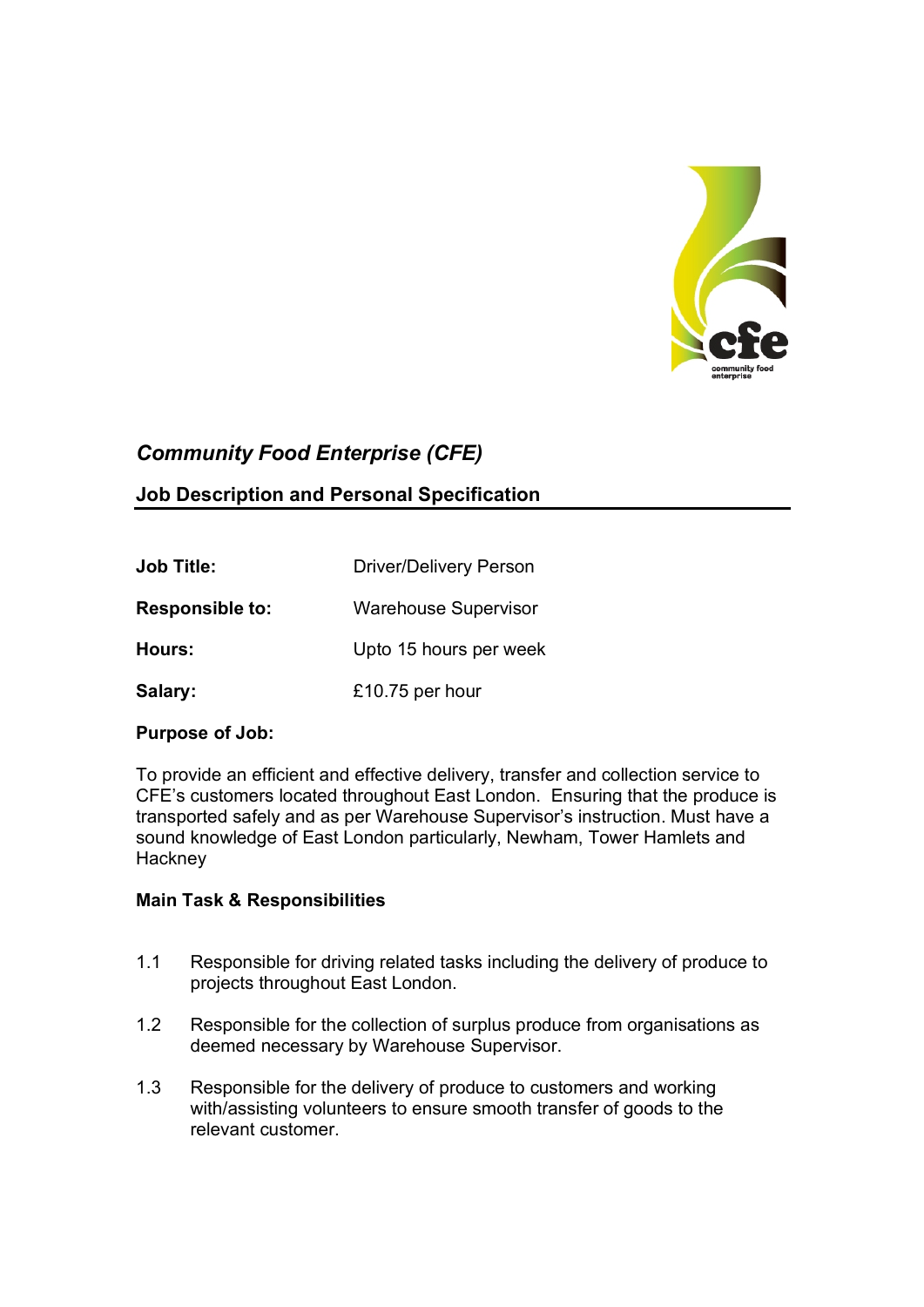- 1.4 Observing and following the Highway Code at all times.
- 1.5 Undertake daily vehicle inspection in accordance with the Daily Vehicle Checklist.
- 1.6 Undertake any other reasonable duties related to the business from time to time.

#### Personal Specification

- 2. Education/Experience/Skills
- 2.1 Full driving license.
- 2.2 Good interpersonal skills.

#### 3. Knowledge

- 3.1 Good knowledge of packing and distributing perishable goods although not necessary as training will be given.
- 3.2 Understanding the need for confidentiality.
- 3.3 Knowledge of the East London Area.

## 4. Competencies

- 4.1 Manages time and prioritises work in an effective and productive way.
- 4.2 Able to maintain effective working relationships with all members of a hard working team and stakeholders.
- 4.3 Willing to undertake relevant training to improve performance within post.
- 4.4 Work well with others to achieve team goals, sharing information and supporting others.
- 4.5 Ability to organise own workload under pressure, whilst maintaining acceptable quality and achieving agreed targets as well as planning own routes.
- 4.6 Must be self motivated.